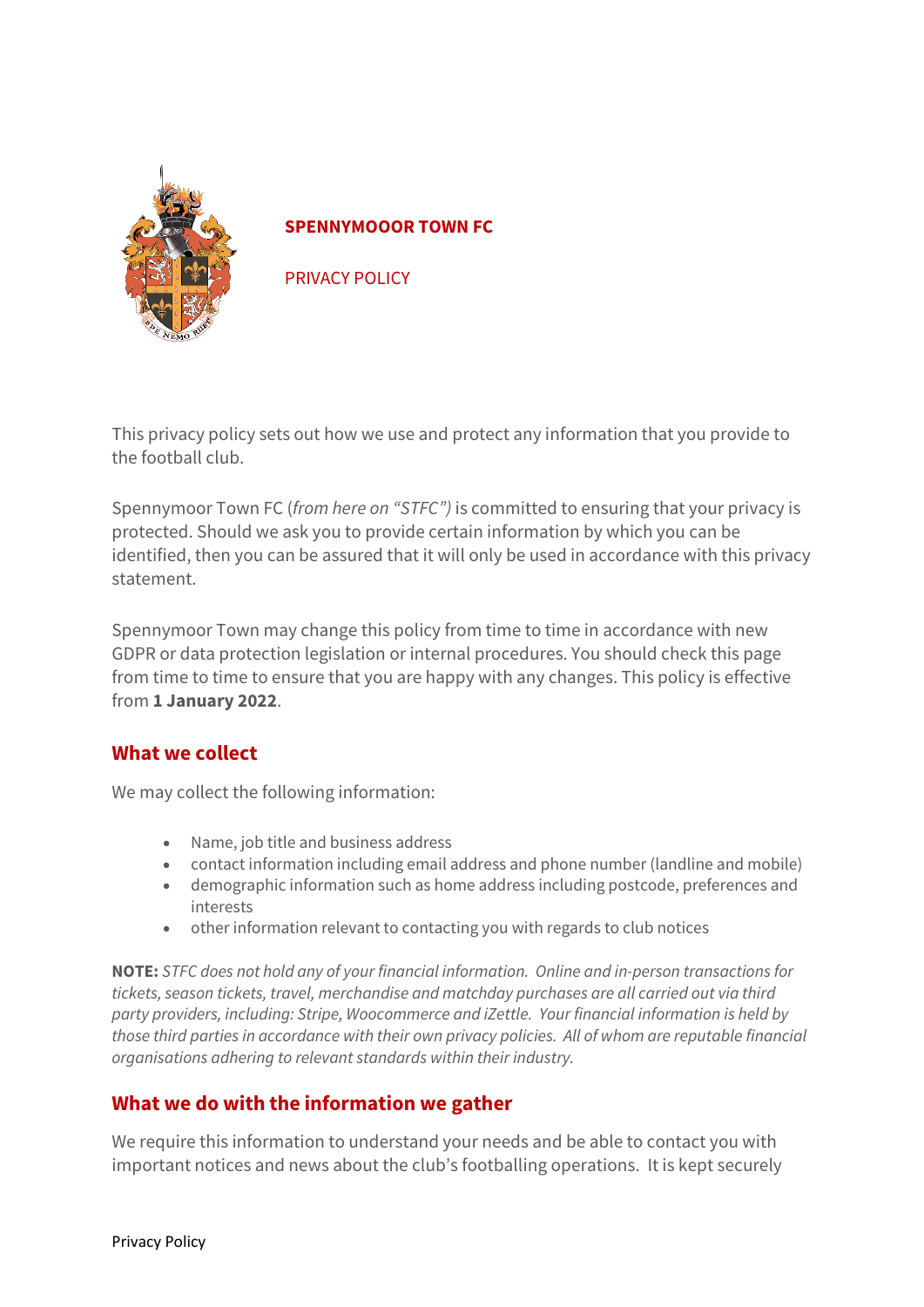within our parent company **Great Annual Savings Group's IT infrastructure**. Amongst other notices relevant to your custom with STFC, we may contact you for any of the following reasons:

- Internal record keeping
- We may use the information to improve our products and services to better meet your needs
- We may periodically send promotional emails about new products, special offers or other information which we think you may find interesting using the email address which you have provided
- From time to time, we may also use your information to contact you for market research purposes. We may contact you by email, phone or post. We may use the information to customise our website according to your interests

## **Security**

We are committed to ensuring that your information is secure. In order to prevent unauthorised access or disclosure, we have put in place suitable physical, electronic and managerial procedures to safeguard and secure the information we collect online.

#### **How we use cookies**

A cookie is a small file which asks permission to be placed on your computer's hard drive. Once you agree, the file is added and the cookie helps analyse web traffic or lets you know when you visit a particular site. Cookies allow web applications to respond to you as an individual. The web application can tailor its operations to your needs, likes and dislikes by gathering and remembering information about your preferences.

We use traffic log cookies to identify which pages are being used. This helps us analyse data about webpage traffic and improve our website in order to tailor it to customer needs. We only use this information for statistical analysis purposes and then the data is removed from the system.

Overall, cookies help us provide you with a better website by enabling us to monitor which pages you find useful and which you do not. A cookie in no way gives us access to your computer or any information about you, other than the data you choose to share with us.

You can choose to accept or decline cookies. Most web browsers automatically accept cookies, but you can usually modify your browser setting to decline cookies if you prefer. This may prevent you from taking full advantage of the website.

# **Direct Marketing**

We are subject to certain rules and privacy laws when marketing to our customers.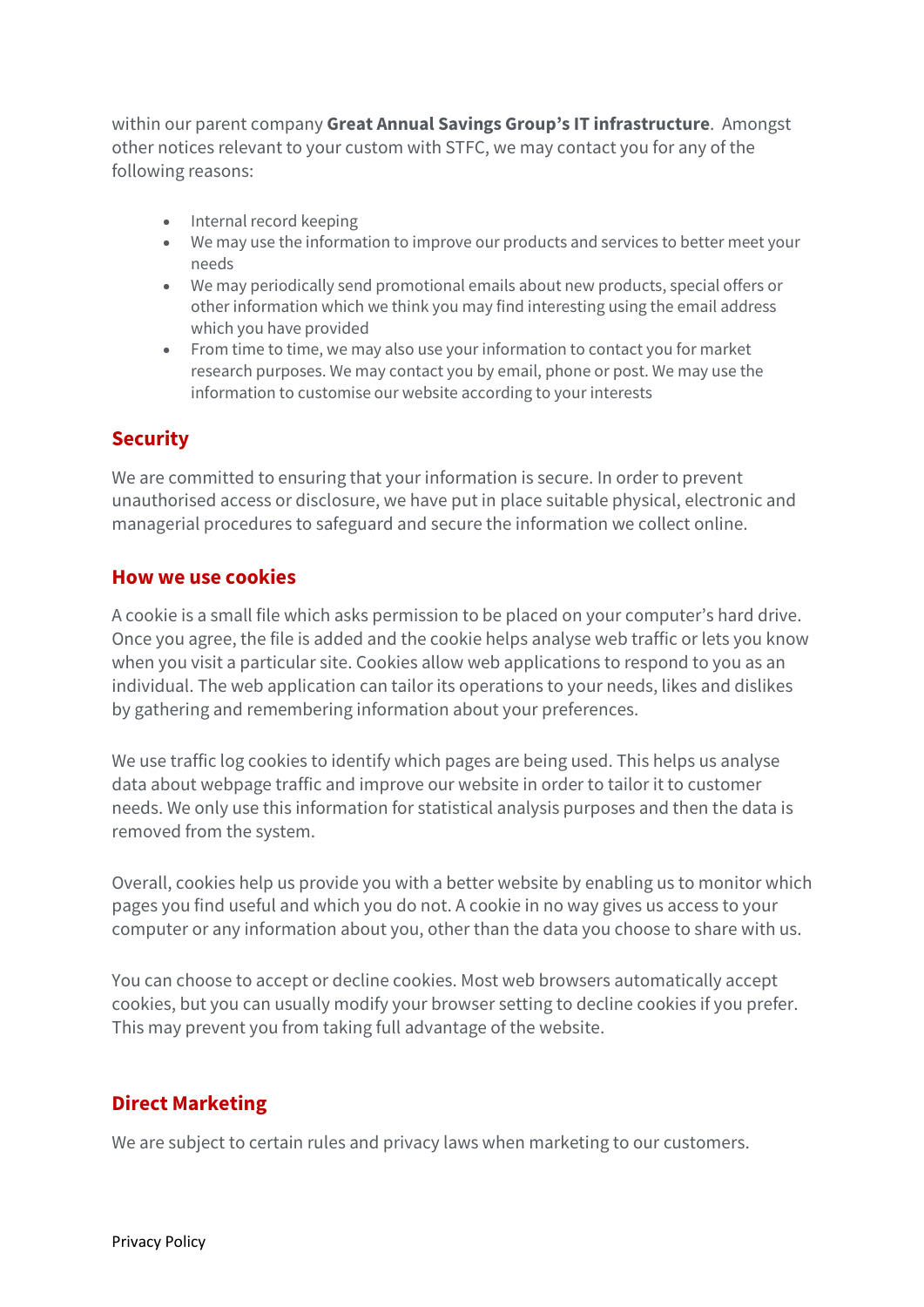For example, as a Data Subject your prior consent is required for electronic direct marketing (for example, by email, text or automated calls). The limited exception for existing customers known as "soft opt in" allows organisations to send marketing texts or emails if they have obtained contact details in the course of a sale to that person, they are marketing similar products or services, and they gave the person an opportunity to opt out of marketing when first collecting the details and in every subsequent message.

A Data Subject's objection to direct marketing will be promptly honoured. If a customer opts out at any time, their details will be suppressed as soon as possible. Suppression involves retaining just enough information to ensure that marketing preferences are respected in the future.

Our employees must comply with the Club's guidelines on direct marketing to customers at all times.

## **Links to other websites**

Our website may contain links to other websites of interest. However, once you have used these links to leave our site, you should note that we do not have any control over that other website. Therefore, we cannot be responsible for the protection and privacy of any information which you provide whilst visiting such sites and such sites are not governed by this privacy statement. You should exercise caution and look at the privacy statement applicable to the website in question.

# **Deletion of your data**

Season ticket holders' data is taken out of email marketing platforms on an annual basis and replaced with season ticket holders' data for the following season, from those who have opted in only.

Personal contact data from older season ticket holders is archived on an annual basis within the secure IT servers of our parent company.

You may request for STFC to delete any of the data held about you by contacting the club on the details below.

### **Controlling your personal information**

You may choose to restrict the collection or use of your personal information in the following ways:

• whenever you are asked to fill in a form on the website, look for the box that you can click to indicate that you do not want the information to be used by anybody for direct marketing purposes